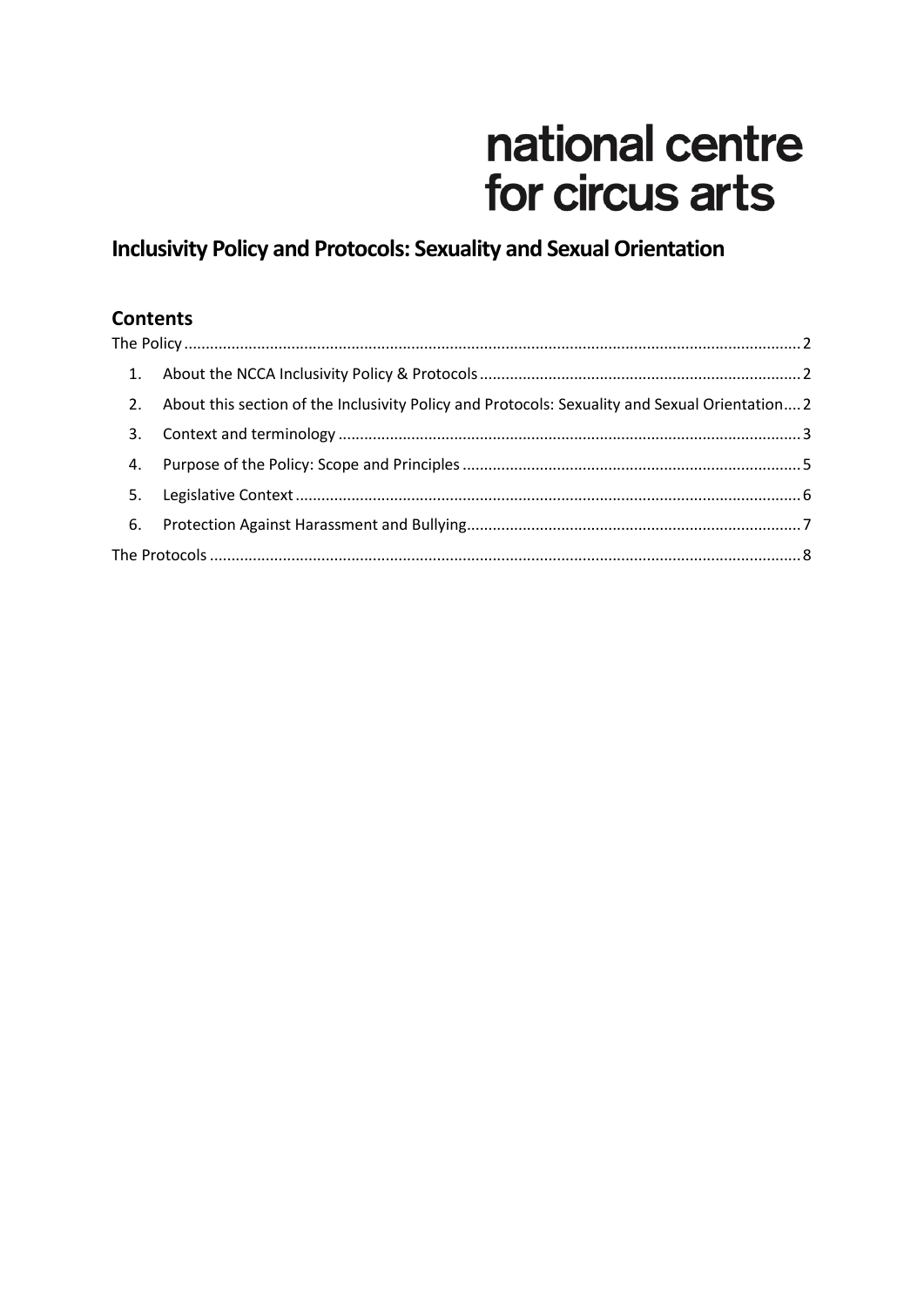#### <span id="page-1-0"></span>**The Policy**

#### **1. About the Inclusivity Policy & Protocols**

- 1.1 NCCA's Inclusivity Policy and Protocols are designed to embed and support an inclusive environment for all members of the NCCA, from staff to students and beyond. There are several sections to the Inclusivity Policy and Protocols, including:
	- Allyship & Being an Active Bystander
	- Bereavement Support
	- Disabilities
	- **•** Gender Identity
	- Health and Wellbeing
	- Religious Belief and Religious Observance
	- Sexuality and Sexual Orientation
	- Tackling Racial Inequality
- 1.2 The Inclusivity Policy and Protocols are a key part of the NCCA Inclusive Cultures Strategy. Policies which fall under the Inclusive Cultures Strategy include:
	- Access and Participation Plan
	- Code of Behaviour
	- **•** Framework for Contextual Admissions
	- Inclusivity Protocols:
		- o Allyship & Being an Active Bystander
		- o Disabilities
		- o Gender Identity
		- o Health and Wellbeing
		- o Religious Belief and Religious Observance
		- o Sexuality and Sexual Orientation
		- o Tackling Racial Inequality
	- Policy on Sexual Misconduct, Harassment and Related Behaviours
	- Safeguarding Policy
	- Guide to Student Support
	- Support Through Studies Policy and Procedures

## **2. About this section of the Inclusivity Policy and Protocols: Sexuality and Sexual Orientation**

- <span id="page-1-1"></span>2.1 The NCCA is committed to the inclusivity of the entire LGBTQIA+ community. This particular section of the Policy and Protocols explicitly covers sexuality and sexual orientation. Matters relating more directly to gender identity are addressed in the NCCA Inclusivity Policy and Protocols: Gender Identity.
- 2.2 This is section of the Policy and Protocols is intended to support and facilitate a student's ability to engage positively and fully with their programme of study and to fulfil the expectations of the training and course regardless of their sexuality. It also aims to support and facilitate the experience of current and prospective staff of the NCCA. It is a NCCA common policy designed to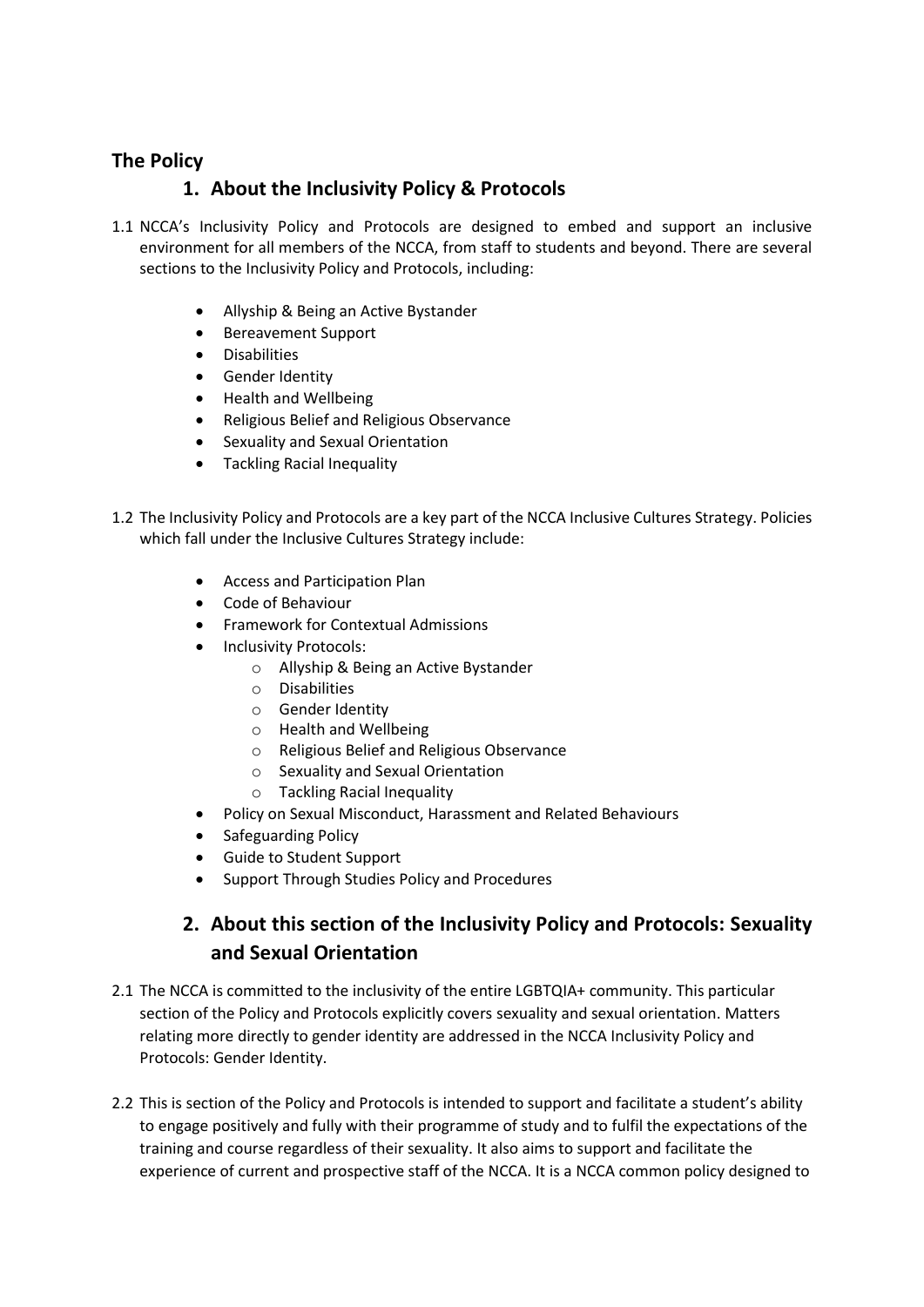support the needs of all students and staff. This Policy sits with the NCCA Support Through Studies Policy and the wider NCCA Inclusive Cultures Strategy.

#### **3. Context and terminology<sup>1</sup>**

- <span id="page-2-0"></span>3.1 The NCCA has adapted the the following list of definitions, [developed by Stonewall,](https://www.stonewall.org.uk/help-advice/faqs-and-glossary/list-lgbtq-terms) related to sexuality and sexual orientation to highlight the wide spectrum of sexualities and sexual orientation. As our understanding grows, language will change and so it is important to remember that this list is neither exhaustive nor static.
- 3.2 For some people finding a definition or label that they identify with is an important aspect of understanding and feeling comfortable in their identity. Other people may not wish to label themselves. It is important to respect how people wish to self-define and to understand that, for some people, whether and how they choose to label themselves may change overtime.
- 3.3 Some definitions below will have the words 'sexual and romantic' in brackets. This is because people may experience both sexual attraction and romantic, only one of these, or neither. Therefore, this policy will decouple sexual from romantic orientation to emphasise the breadth and diversity of human romantic and sexual experience.
- 3.3.1 **Abro** (sexual and romantic)- Abrosexual or Abroromantic people have a fluid sexual and/or romantic orientation which changes over time or over the course of their life. They may use different terms to describe themselves over time.
- 3.3.2 **Ace** Ace is an umbrella term used to describe a lack of, varying, or occasional experiences of sexual attraction This encompasses:
	- **Asexual** people who do not experience sexual attraction. While some asexual people may experience romantic attraction, others do not.
	- **Demisexual** people who may only feel sexually attracted to people with whom they have formed an emotional bond.
	- **Grey-sexual** people who experience sexual attraction occasionally, rarely, or only under certain conditions.

Ace people who experience romantic attraction or occasional sexual attraction might also use terms such as gay, bi, lesbian, straight, and queer in conjunction with asexual to describe the direction of their romantic or sexual attraction. For example, an ace woman who is romantically, or occasionally sexually, attracted to women may consider herself to be both a lesbian and asexual simultaneously.

- 3.3.3 **Allo** (sexual and romantic) Allo people experience sexual and romantic attraction, and do not identify as ace or aro. Allo is to ace and aro spectrum identities, as straight is to LGB+ spectrum identities. It is important to use words that equalise experience, otherwise the opposite to ace and aro becomes 'normal' which is stigmatising.
- 3.3.4 **Aro** Aro is an umbrella term used specifically to describe a lack of, varying, or occasional experiences of romantic attraction. This encompasses:

 $\overline{a}$ 

<sup>1</sup> This section heavily informed by Stonewall website: [https://www.stonewall.org.uk/help-advice/faqs-and](https://www.stonewall.org.uk/help-advice/faqs-and-glossary/list-lgbtq-terms)[glossary/list-lgbtq-terms](https://www.stonewall.org.uk/help-advice/faqs-and-glossary/list-lgbtq-terms)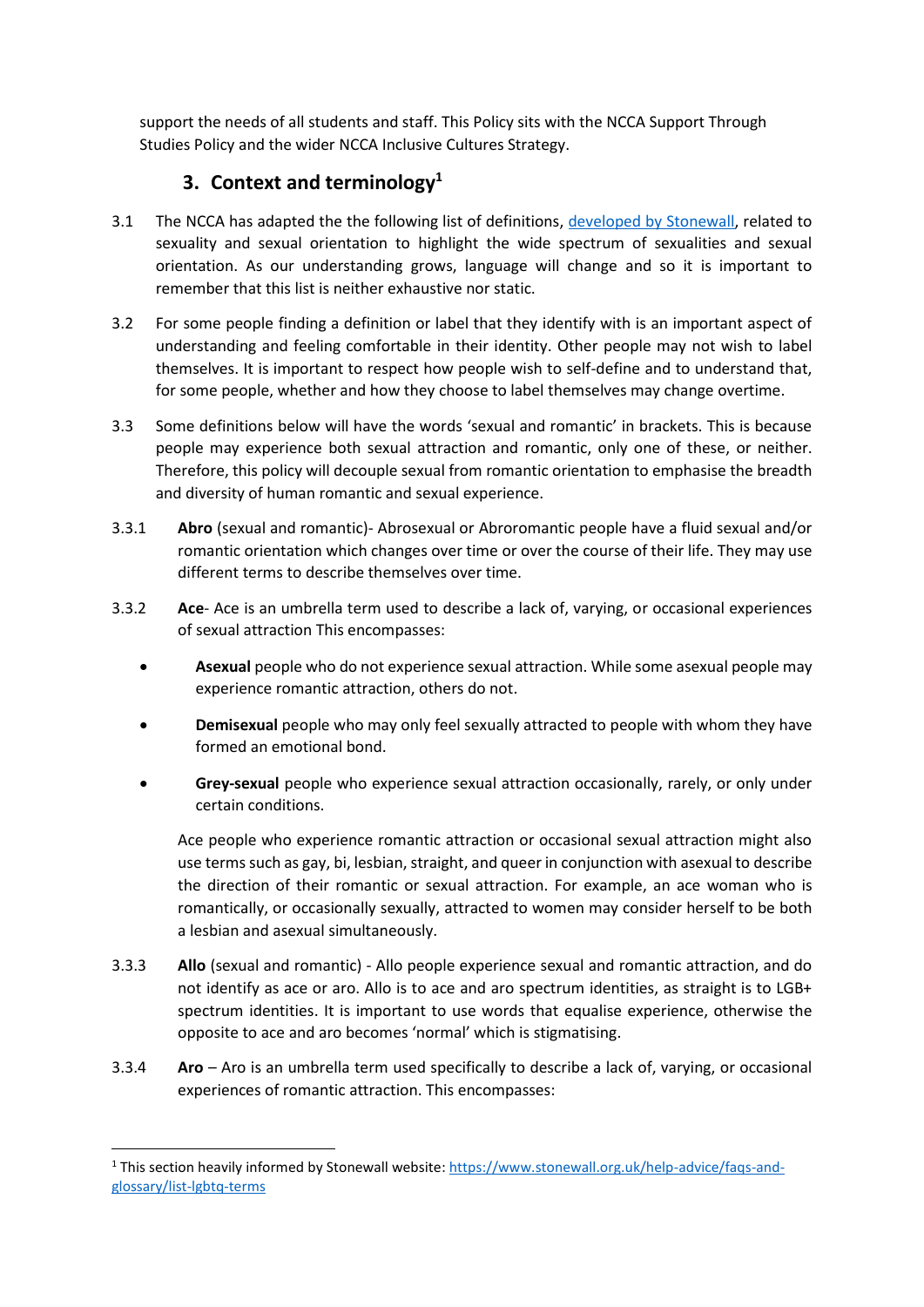- **Aromantic** people who do not experience romantic attraction. While some aromantic people may experience sexual attraction, others do not.
- **Demiromantic** people who may only romantically attracted to people with whom they have formed an emotional bond.
- **Grey-romantic** people who experience romantic attraction occasionally, rarely, or only under certain conditions.

Like ace people, aro people who experience sexual attraction or occasional romantic attraction might also use terms such as gay, bi, lesbian, straight and queer in conjunction with aromantic to describe the direction of their attraction.

- 3.3.5 **Bi**  Bi is an umbrella term used to describe a romantic and/or sexual orientation towards more than one gender.
- 3.3.6 **Biphobia** Biphobia is the fear or dislike of someone who identifies as bi based on prejudice or negative attitudes, beliefs or views about bi people. Biphobic bullying may be targeted at both people who are bi and those who are perceived to be bi.
- 3.3.7 **Butch -** Butch is a term used by some people in the LBGTQIA+ community to describe someone who expresses themselves in a typically masculine way. There are other identities within the scope of butch, such as 'soft butch' and 'stone butch'. These terms should not be used to describe someone unless you are sure this is how they identify.
- 3.3.8 **Femme**  Femme is a term used by some people in the LBGTQIA+ community to describe someone who expresses themselves in a typically feminine way. There are other identities within the scope of femme, such as 'low femme', 'high femme', and 'hard femme'. These terms should not be used to describe someone unless you are sure this is how they identify.
- 3.3.9 **Gay** Gay refers to a man who has a romantic and/or sexual orientation towards men. It is also a generic term for lesbian and gay sexuality: some women define themselves as gay rather than lesbian. Some non-binary people may also identify with this term.
- 3.3.10 **Gender expression** Gender expression is a person's outward expression of their gender. This is usually informed by societal expectations of gender. Gender expression is not the same as gender identity. A person who does not conform to societal expectations of gender may not identify as trans.
- 3.3.11 **Heterosexual/straight** Heterosexual or straight refers to a man who has a romantic and/or sexual orientation towards women or to a woman who has a romantic and/or sexual orientation towards men.
- 3.3.12 **Homosexual** Homosexual is a more medical term used to describe someone who has a romantic and/or sexual orientation towards someone of the same gender. The term 'gay' is now more generally used.
- 3.3.13 **Homophobia** Homophobia is the fear or dislike of someone, based on prejudice or negative attitudes, beliefs or views about lesbian, gay or bi people. Homophobic bullying may be targeted at people who are lesbian, gay or bi or who are perceived to be lesbian, gay or bi.
- 3.3.14 **Lesbian** Lesbian usually refer to a woman who has a romantic and/or sexual orientation towards women. Some non-binary people may also identify with this term.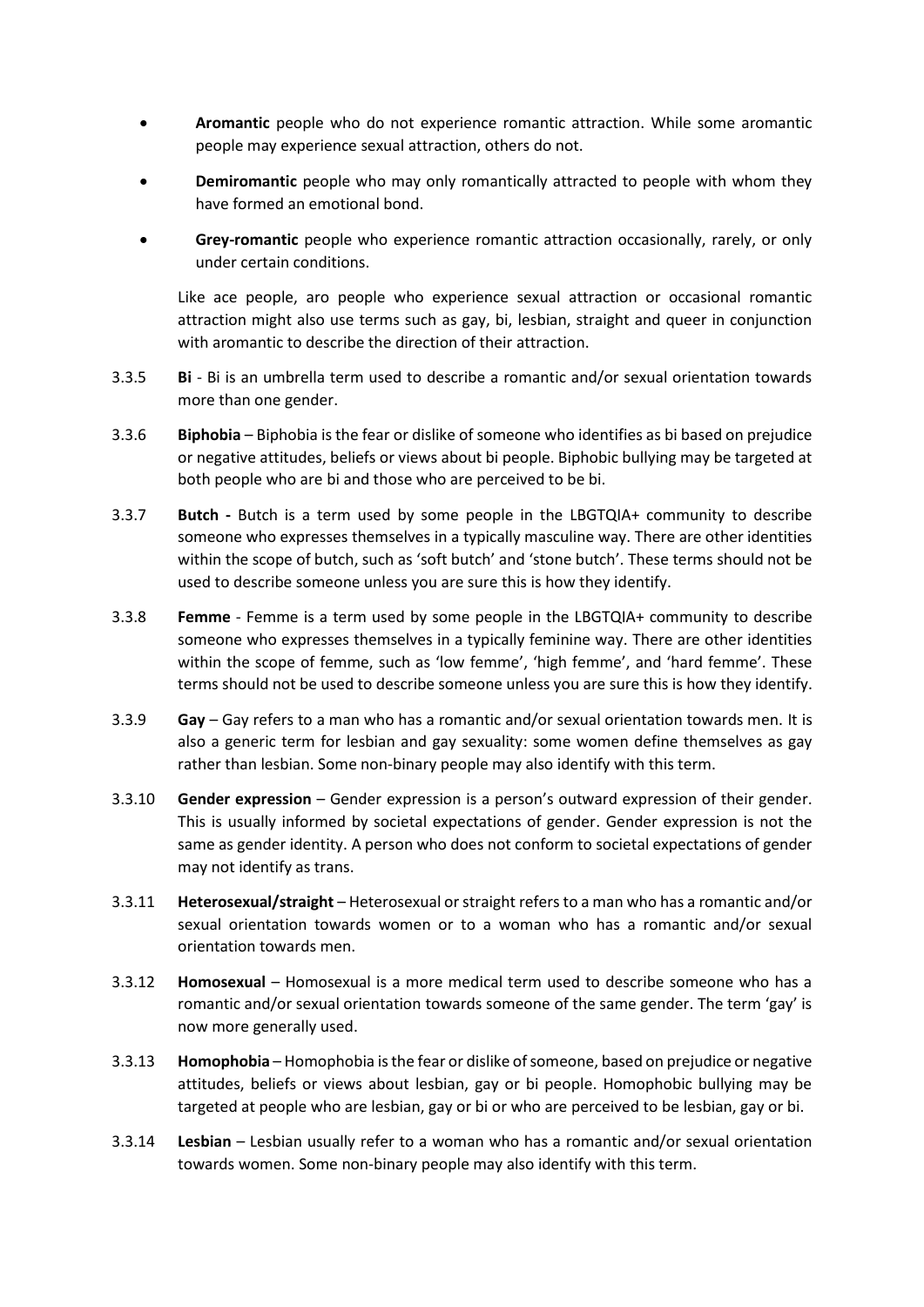- 3.3.15 **Lesbophobia** Lesbophobia is the fear or dislike of someone because they are or are perceived to be a lesbian.
- 3.3.16 **Outing/ Outed** Outing a lesbian, gay, bi, or trans person means disclosing their sexual orientation or gender identity to someone else without their consent. This is a form of harassment and bullying and can carry serious consequences for both an individual who is outed and a person who has outed them.
- 3.3.17 **Pan/Pansexual**  Pan/pansexual refers to a person whose romantic and/or sexual attraction towards others is not limited by sex or gender.
- 3.3.18 **Platonic partnerships** Platonic partnerships are relationships where there is a high amount of mutual commitment such as shared life choices, living arrangement and co-parenting, which may not involve sexual or romantic orientation. People who are on the ace and/or aro spectrum may have platonic partnerships. These partnerships can include more than two people.
- 3.3.19 **Queer** Queer is a term used by those wanting to reject specific labels of romantic orientation, sexual orientation and/or gender identity. It can also be a way of rejecting the perceived norms of the LGBTQIA+ community (racism, sizeism, ableism etc). The term was reclaimed in the late 80s by the queer community who have embraced it. However, some people may still consider it a slur and so it is important to be sensitive to the experiences and feelings of those around you.
- 3.3.20 **Questioning**  Question is the process of exploring your own sexual orientation and/or gender identity. Many people will be questioning at one point or another. This should never invalidate them.
- 3.3.21 **Romantic / Sexual orientation** A person's romantic or sexual attraction to other people, or lack thereof. In combination this forms a person's orientation identity.
- 3.4 It is important to be considerate about the language you use. Being sensitive to language can reaffirm and support the identities of people who are oppressed by or erased within a heteronormative society. As a community, we should take opportunities to learn with grace and humility.

#### **4. Purpose of the Policy: Scope and Principles**

- <span id="page-4-0"></span>4.1 This policy applies to students studying on a course of Higher Education who are registered students of NCCA. This policy also applies to staff employed by NCCA, particularly those who manage staff or support or teach students.
- 4.2 The Inclusivity Policy and Protocols sits within the NCCA's Inclusive Cultures Strategy and is aligned with the NCCA Support Through Studies Policy and Guide to Student Support.
- 4.3 While the aim of the Policy and Protocols is to be inclusive, this section is particularly relevant to sexuality and sexual orientation. This policy covers only those aspects of sexual orientation directly related to learning, teaching, assessment, and employment at the NCCA.
- 4.4 Whatever the individual circumstances, NCCA is committed to being flexible, and supportive, and making clear that discrimination and harassment on the grounds of a person's actual or perceived sexual orientation will not be tolerated.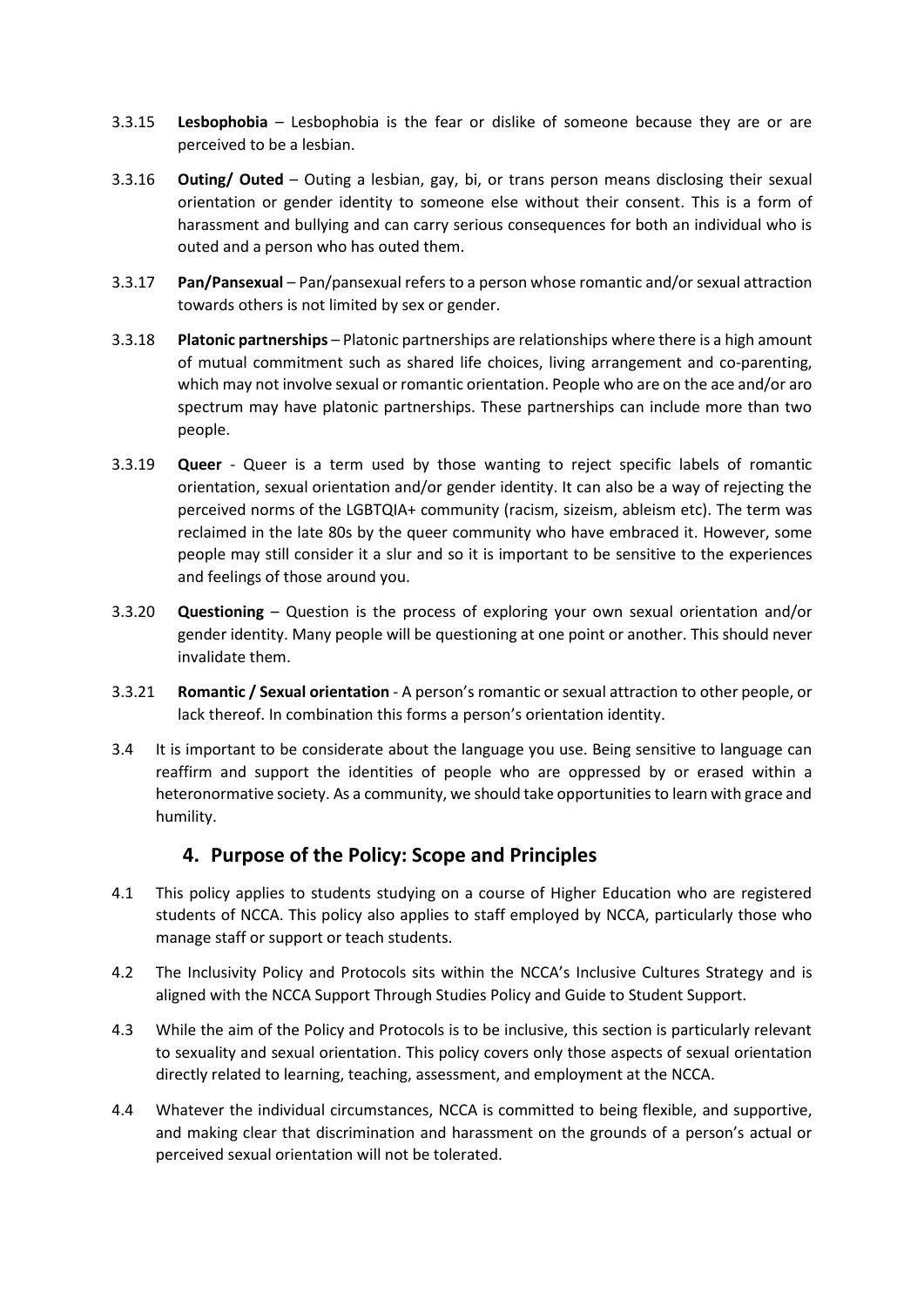#### **5. Legislative Context**

- <span id="page-5-0"></span>5.1 There are four pieces of legislation that are relevant to sexuality and sexual orientation in a Higher Education setting:
	- Equality Act 2010
	- Data Protection Act 2018 (UK)
	- General Data Protection Regulations (GDPR) (UK) 2018
	- Human Rights Act 1998
- 5.2 Equality Act 2010
- 5.2.1 Sexual orientation is listed under the nine protected characterises of the Equality Act. This prohibits discrimination and victimisation against a person on grounds of their actual or perceived sexual orientation or their connection to someone who has a particular sexual orientation.
- 5.2.2 Public bodies are required to integrate consideration of equality and good relations into their day-to-day business and to consider how a function can affect different groups in different ways. This enables a higher education provider to reasonably anticipate the needs of all staff, students, and visitors and to address the potential impacts of any proposed changes to ensure they do not have an adverse effect.
- 5.2.3 It is important to note that terminology and understanding about the vast spectrum of sexual orientations has progressed rapidly since 2010 and that the Equality Act uses a dated and restricted definition of sexual orientation limited to attraction towards people of the same, opposite, or either sex.
- 5.2.4 NCCA acknowledges that there are many identities that do not fall into these neat categories and this policy will include everyone who identifies with a non-normative sexual orientation and who is therefore subject to similar forms of prejudice and discrimination.
- 5.3 Data Protection Act 2018 (UK) and General Data Protection Regulations 2018 (UK)
- 5.3.1 The Data Protection Act 2018 (DPA 2018) complements the EU's General Data Protection Regulation 2018 (GDPR) and adds provisions specific to the UK. It has brought stricter rules and tighter controls on personal data. Information about a person's sexual orientation is considered 'special category data' under the Data Protection Act 2018. This data is subject to tighter controls than other personal data. Explicit consent is required before it can be collected, used, and shared.
- 5.3.2 Personal data must be looked after properly following the seven data protection principles, which include ensuring personal data is accurate, secure, and processed fairly and lawfully.
- 5.3.3 Under the DPA and GDPR, 'special category data' is afforded an extra level of confidentiality and will nearly always require explicit consent from the individual concerned prior to disclosure to another party. The NCCA also has a responsibility under the DPA and GPDR to ensure that personal information is accurate and up to date.
- 5.4 Human Rights Act (1998)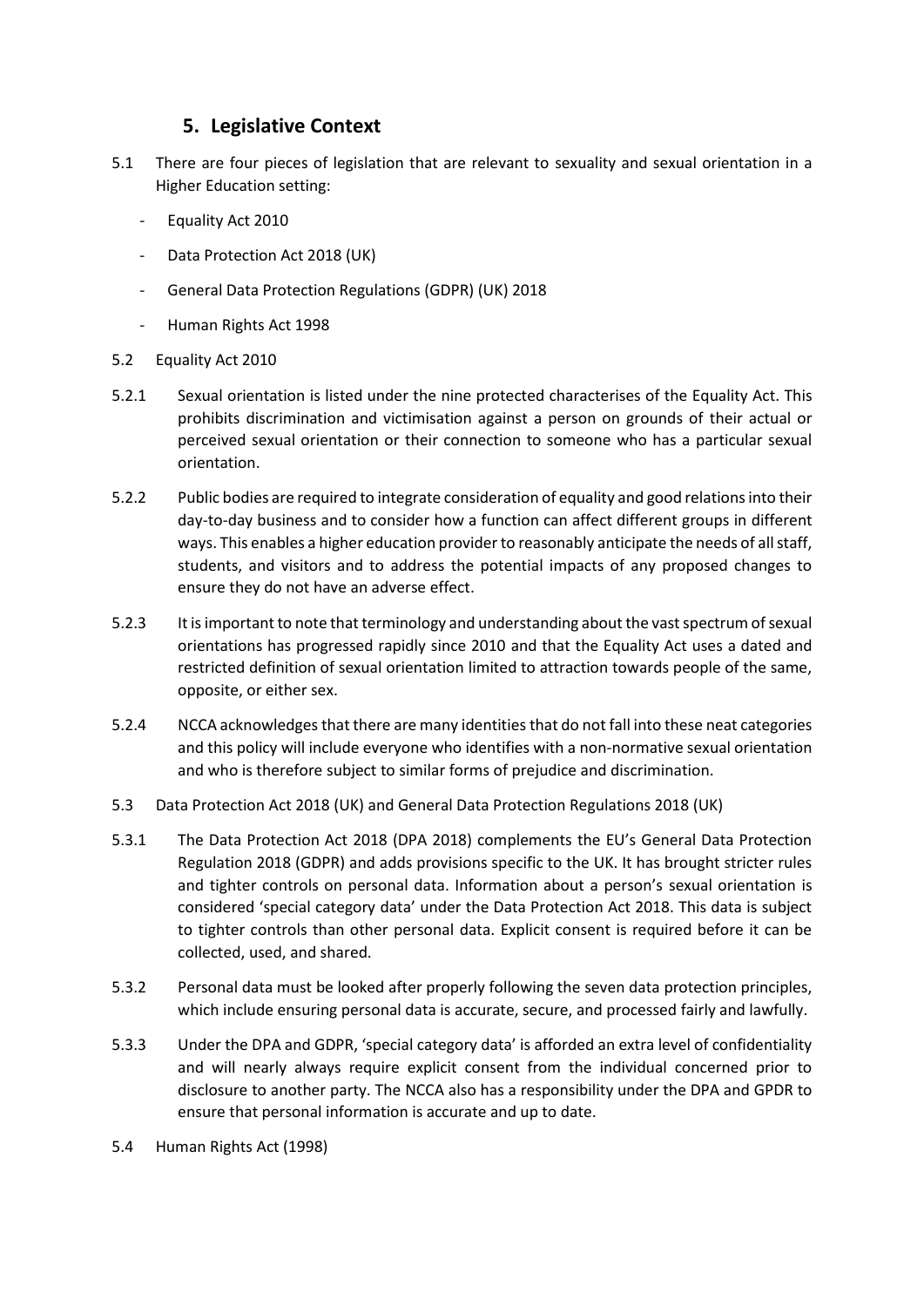5.4.1 Article 8 of the European Convention on Human Rights, as enacted under the Human Rights Act 1998, protects a person's rights to respect your private and family. This includes your right to determine your sexual orientation.

# **6. Protection Against Harassment and Bullying**

- <span id="page-6-0"></span>6.1 All staff, students and other stakeholders should expect to be treated with respect at all times. All complaints of harassment or bullying will be treated seriously and thoroughly investigated. Disciplinary action can be taken in cases where bullying/harassment have been proved.
- 6.2 Any act of harassment or bullying toward a person based on their sexuality will normally, in first instances, be dealt with under the NCCA Sexual Misconduct, Harassment and Related Behaviours Policy.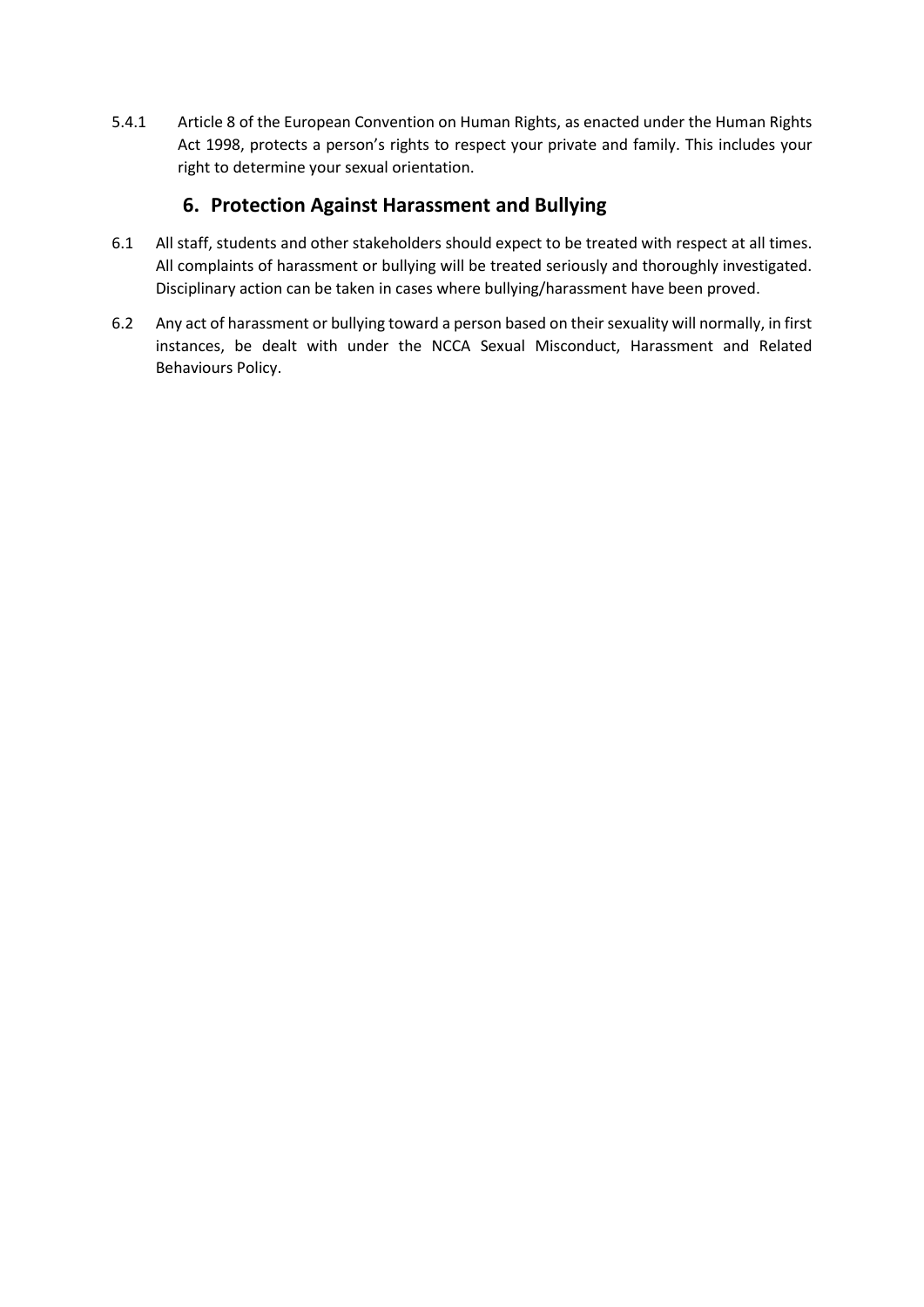<span id="page-7-0"></span>

| <b>Protocol Aim</b> | Protocol              |           | How this might be achieved                     | Supporting guidance and information                                                                            |
|---------------------|-----------------------|-----------|------------------------------------------------|----------------------------------------------------------------------------------------------------------------|
| <b>Supporting</b>   | <b>Person-Centred</b> | $\bullet$ | Use NCCA Inclusivity Protocol: Sexuality and   | It is important to respect how an individual wants to 'come                                                    |
| <b>Coming Out</b>   | <b>Support</b>        |           | Sexual Identity to support individuals to      | out'. They may choose to come out in some areas in their life,                                                 |
|                     |                       |           | support others.                                | for example at school, and not others, for example at home.                                                    |
|                     |                       |           |                                                | There is no wrong or right way to come out. It is imperative                                                   |
|                     |                       |           | Use NCCA Inclusivity Protocol: Gender Identity | that the person's confidentiality is respected.                                                                |
|                     |                       |           | for more advise on person-centred support.     |                                                                                                                |
|                     |                       |           |                                                | It is a sign of trust when someone comes out to you and you                                                    |
|                     |                       |           | Include LGBTQIA+ allyship in any allyship      | might be the first person, or amongst the first people, they                                                   |
|                     |                       |           | training.                                      | tell. Everyone's journey is different and different people will                                                |
|                     |                       |           |                                                | need differing levels of support. You should take the                                                          |
|                     |                       |           |                                                | responsibility of supporting someone who has come out to                                                       |
|                     |                       |           |                                                | you very seriously.                                                                                            |
|                     |                       |           |                                                |                                                                                                                |
|                     |                       |           |                                                | NCCA is committed to providing a supportive environment for                                                    |
|                     |                       |           |                                                | students and staff who wish to publicly come out. However,                                                     |
|                     |                       |           |                                                | individuals have the right to choose whether they wish to be                                                   |
|                     |                       |           |                                                | open about their sexual orientation. To 'out' someone without                                                  |
|                     |                       |           |                                                | their permission is a form of harassment, it will be treated as<br>such and may result in disciplinary action. |
|                     |                       |           |                                                |                                                                                                                |
|                     |                       |           |                                                | More advise and guidance on person-centred support and                                                         |
|                     |                       |           |                                                | responding to a person coming out can be found in the NCCA                                                     |
|                     |                       |           |                                                | Inclusivity Protocol: Gender Identity.                                                                         |
|                     |                       |           |                                                |                                                                                                                |
| <b>Fostering</b>    | <b>Inclusive</b>      | $\bullet$ | Hold an awareness campaign on terminology      | Derogatory and homophobic language has no place in NCCA.                                                       |
| <b>Inclusion</b>    | Language and          |           | and context to enable staff and students to    | This type of language is not only levelled as people who                                                       |
|                     | <b>Behaviours</b>     |           | communicate confidently.                       | identify as LGBTQIA+ but also at anyone considered 'different'.                                                |
|                     |                       |           |                                                | This type of language should never be excused as banter.                                                       |
|                     |                       |           |                                                | Regardless of intention, it causes harm to the individual and to                                               |
|                     |                       |           |                                                | society more broadly.                                                                                          |

# **The Protocols**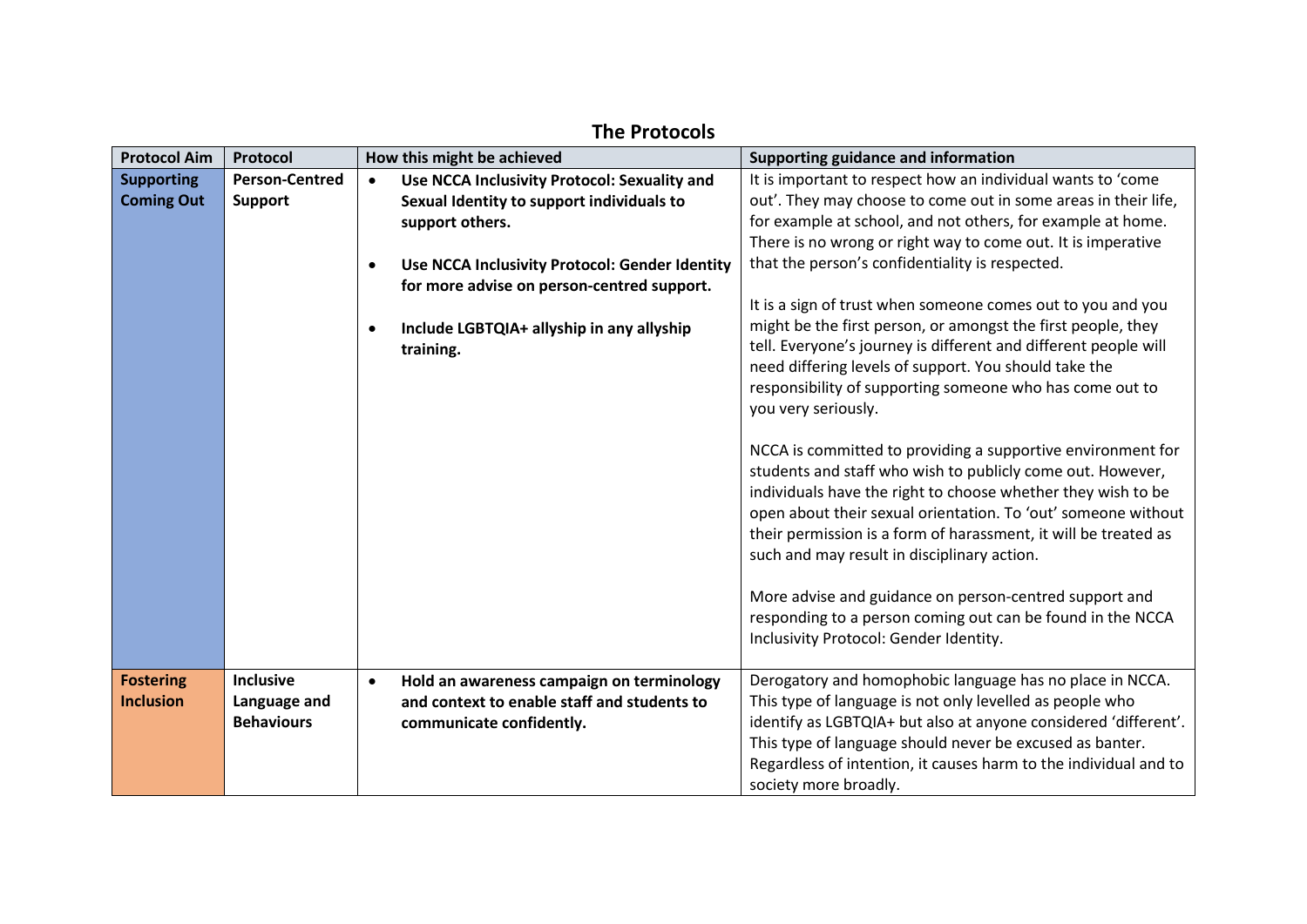|                  | <b>Inclusive</b>   |           | Use NCCA Inclusivity Protocol: Allyship and         | It is important to avoid gender stereotypes and                   |
|------------------|--------------------|-----------|-----------------------------------------------------|-------------------------------------------------------------------|
| <b>Fostering</b> | Language and       |           | <b>Bystander Intervention to embed a supportive</b> | heteronormative language and assumptions. For example:            |
| <b>Inclusion</b> | <b>Behaviours</b>  |           | culture in our community.                           | Avoid associating strength, violence, or<br>$\circ$               |
|                  |                    |           |                                                     | aggressive with masculinity and demureness,                       |
|                  |                    | $\bullet$ | Normalise the use of inclusive language by          | fragility, and gentleness with femininity                         |
|                  |                    |           | avoiding heteronormativity and gender               | Avoid gender specific language when                               |
|                  |                    |           | stereotypes:                                        | discussing relationships and families-say                         |
|                  |                    |           | Do not assume someone's sexuality or<br>$\circ$     | partners or significant others rather than                        |
|                  |                    |           | sexual orientation based on factors such            | boyfriend/girlfriend or husband/wife or                           |
|                  |                    |           | as appearance or mannerisms.                        | parents/guardians rather than mother and                          |
|                  |                    |           |                                                     | father.                                                           |
|                  |                    |           | Set expectations for appropriate behaviour in       | Avoid assumptions such as: gay men don't like<br>$\circ$          |
|                  |                    |           | your institutional Code of Behaviour.               | sports, lesbian women dress masculinely, or bi                    |
|                  |                    |           |                                                     | people are promiscuous                                            |
|                  |                    | $\bullet$ | Ensure there is space with kindness and             | Finally, do not assume that everyone<br>$\circ$                   |
|                  |                    |           | understanding for students and staff to learn.      | experiences emotional, romantic, or sexual                        |
|                  |                    |           |                                                     | attraction. This can be extremely harmful                         |
|                  |                    | $\bullet$ | Support the development of pride alliances or       | asexual and aromantic people's sense of self.                     |
|                  |                    |           | similar groups.                                     |                                                                   |
|                  |                    |           |                                                     |                                                                   |
|                  | <b>Staff and</b>   | $\bullet$ | Ensure that all relevant policies and               | Under the Equality Act, the recruitment, selection and            |
|                  | <b>Student</b>     |           | procedures refer to partners and significant        | promotion of staff, and the recruitment, selection and            |
|                  | <b>Recruitment</b> |           | others rather than spouses.                         | progression of students must be based on relevant criteria        |
|                  | and Progression    |           |                                                     | only, which do not include sexual orientation.                    |
|                  |                    |           | Ensure that any parental leave policies are         |                                                                   |
|                  |                    |           | gender neutral and inclusive for all families.      | Similarly, under the Equality Act, all benefits and conditions of |
|                  |                    |           |                                                     | service will apply equally to all staff (and students where       |
|                  |                    |           |                                                     | applicable), and same sex partners should be considered in the    |
|                  |                    |           |                                                     | same way as partners of heterosexual staff.                       |
|                  |                    |           |                                                     |                                                                   |
|                  |                    |           |                                                     |                                                                   |
|                  |                    |           |                                                     |                                                                   |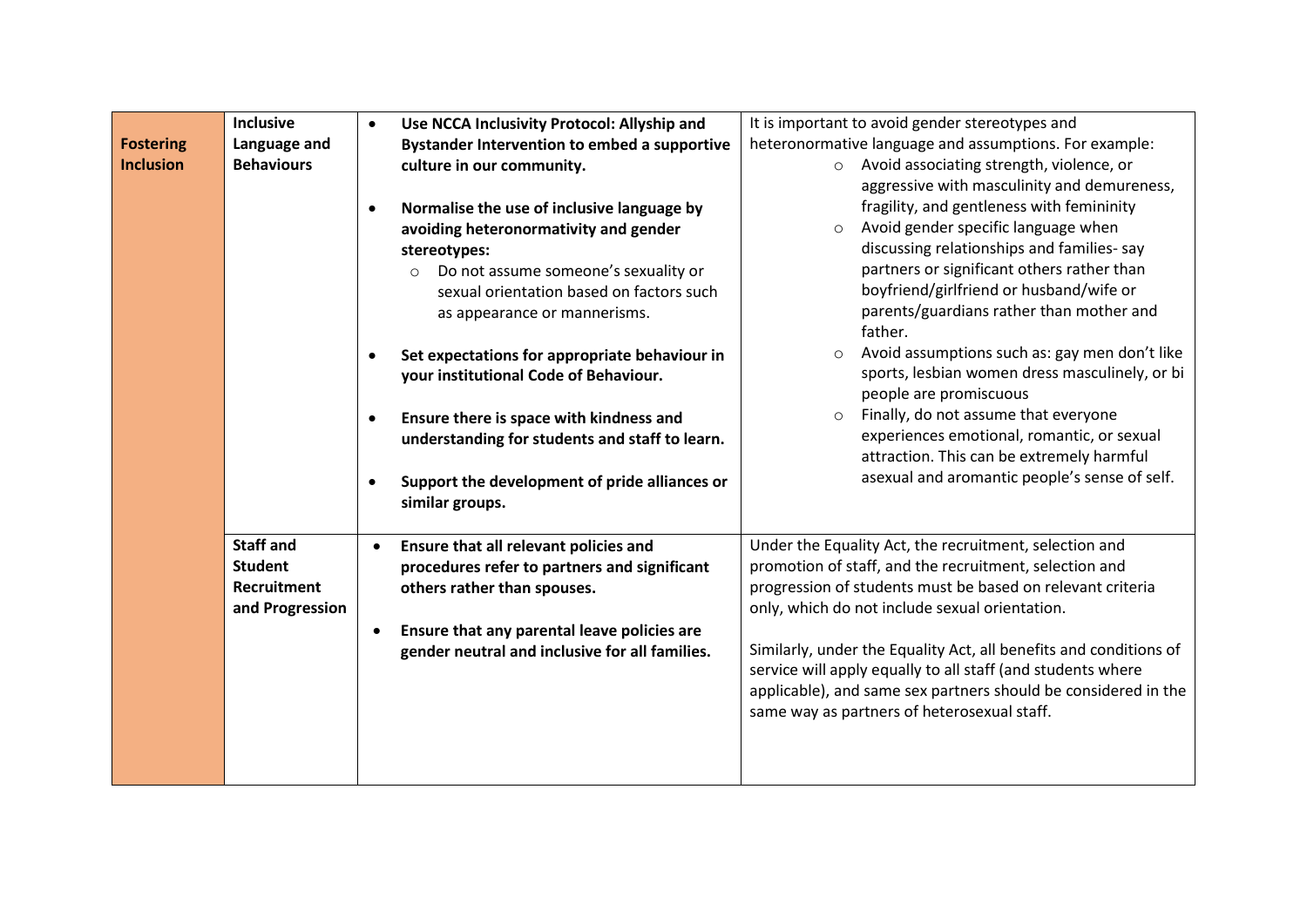| <b>Fostering</b> | The Effects of           |           | Recognise that some people may have had                                                                                                                                                                                                             | It is essential to recognise that before students or staff join                                                                                                                                                                                                                                                                                                                                                                                                                                 |
|------------------|--------------------------|-----------|-----------------------------------------------------------------------------------------------------------------------------------------------------------------------------------------------------------------------------------------------------|-------------------------------------------------------------------------------------------------------------------------------------------------------------------------------------------------------------------------------------------------------------------------------------------------------------------------------------------------------------------------------------------------------------------------------------------------------------------------------------------------|
| <b>Inclusion</b> | <b>Historic Bullying</b> |           | negative experiences when coming out or                                                                                                                                                                                                             | NCCA, they may have experienced significant levels of bullying                                                                                                                                                                                                                                                                                                                                                                                                                                  |
|                  |                          |           | expressing their sexual orientation.                                                                                                                                                                                                                | and harassment that has left them with significant trauma.                                                                                                                                                                                                                                                                                                                                                                                                                                      |
|                  |                          |           | Due to societal expectation, boys<br>$\circ$                                                                                                                                                                                                        | This can be particularly true for LGBTQIA+ people. The 2017                                                                                                                                                                                                                                                                                                                                                                                                                                     |
|                  |                          |           | and men who pursue the creative                                                                                                                                                                                                                     | Stonewall School report showed that nearly half of bullied                                                                                                                                                                                                                                                                                                                                                                                                                                      |
|                  |                          |           | and performing arts may have                                                                                                                                                                                                                        | LGBTQIA+ learners in sixth form colleges (47%) and nearly two                                                                                                                                                                                                                                                                                                                                                                                                                                   |
|                  |                          |           | experienced bullying and                                                                                                                                                                                                                            | in three bullied LGBTQIA+ learners in FE colleges (63%) said                                                                                                                                                                                                                                                                                                                                                                                                                                    |
|                  |                          |           | harassment, regardless of their                                                                                                                                                                                                                     | this bullying had a negative effect on their plans for future                                                                                                                                                                                                                                                                                                                                                                                                                                   |
|                  |                          |           | sexual orientation or whether or not                                                                                                                                                                                                                | education. <sup>2</sup>                                                                                                                                                                                                                                                                                                                                                                                                                                                                         |
|                  |                          |           | they have 'come out' publicly.                                                                                                                                                                                                                      |                                                                                                                                                                                                                                                                                                                                                                                                                                                                                                 |
|                  |                          |           | Ensure staff responsible for student support<br>and line-managers are briefed and trained on<br>how to response to trauma caused by historic<br>bullying.<br>Provide specific mental health support for<br>those who have been bullied due to their | The report goes on to say that LGBTQIA+ children and young<br>people 'experience particularly high rates of poor mental<br>health'. 60% of LGB young people and 84% of trans young<br>people have deliberately harmed themselves at some point.<br>More than 20% of LGB young people and more than 40% trans<br>young people have attempted to take their own life. One in<br>three non-binary young people and nearly half of disabled<br>LGBT young people have tried to take their own life. |
|                  |                          |           | sexual orientation.                                                                                                                                                                                                                                 |                                                                                                                                                                                                                                                                                                                                                                                                                                                                                                 |
|                  | <b>Curriculum</b>        | $\bullet$ | Audit materials to ensure that they discuss                                                                                                                                                                                                         | It is important that Schools ensure that their curriculum in                                                                                                                                                                                                                                                                                                                                                                                                                                    |
|                  |                          |           | and recognise diversity sexuality and sexual<br>orientation.                                                                                                                                                                                        | inclusive of a wide range of sexualities and does not fall into<br>stereotypes. Caricatures are unacceptable and only serve to<br>uphold constraining and damaging heteronormative                                                                                                                                                                                                                                                                                                              |
|                  |                          |           | Audit material and other course item to                                                                                                                                                                                                             | structures.                                                                                                                                                                                                                                                                                                                                                                                                                                                                                     |
|                  |                          |           | ensure they do not uphold any harmful                                                                                                                                                                                                               |                                                                                                                                                                                                                                                                                                                                                                                                                                                                                                 |
|                  |                          |           | stereotypes of the LGBTQIA+ community.                                                                                                                                                                                                              | Informed academic debates about sexual orientation within                                                                                                                                                                                                                                                                                                                                                                                                                                       |
|                  |                          |           |                                                                                                                                                                                                                                                     | the context of learning and teaching should be encouraged to                                                                                                                                                                                                                                                                                                                                                                                                                                    |
|                  |                          |           | <b>Use NCCA Inclusivity Protocol: Tackling Racial</b>                                                                                                                                                                                               | take place within a culture of dignity and respect for all                                                                                                                                                                                                                                                                                                                                                                                                                                      |
|                  |                          |           | Inequality for support in developing and                                                                                                                                                                                                            | individuals.                                                                                                                                                                                                                                                                                                                                                                                                                                                                                    |
|                  |                          |           | inclusive curriculum.                                                                                                                                                                                                                               |                                                                                                                                                                                                                                                                                                                                                                                                                                                                                                 |

2 Stonewall, *School Report (2017) The experiences of lesbian, gay, bi and trans pupils in Britain's schools,* (June 2017): <https://www.stonewall.org.uk/school-report-2017>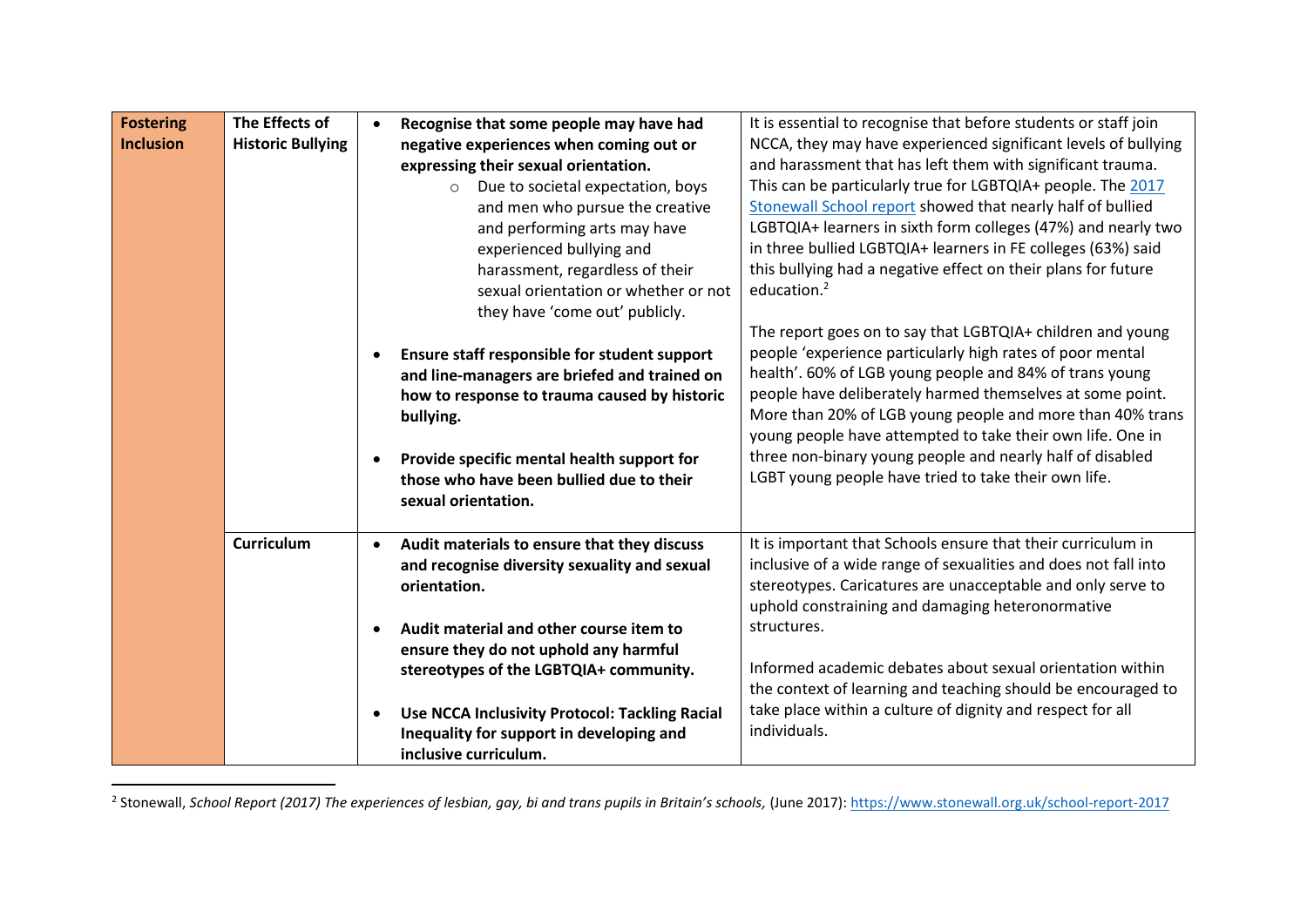| <b>Fostering</b><br><b>Inclusion</b>   | Intersectionality                        | $\bullet$ | Ensure staff and students understand the<br>concept of intersectionality and how a<br>person's various identities may create various<br>forms of disadvantage, underrepresentation,<br>or oppression.<br>Use all of the NCCA Inclusivity Protocol<br>together holistically to support the whole<br>individual, not just one aspect of their | Individuals are never just one thing- we are a combination of<br>all our various identities and this affects how we walk through<br>the world. Two women, for example, will experience misogyny<br>very differently dependent on their ethnicity, sexual<br>orientation, gender history, socio-economic background,<br>religion, disability status etc.<br>As a consequence, people may experience multiple linked<br>forms of discrimination and therefore everyone has their own                                                                                                                         |
|----------------------------------------|------------------------------------------|-----------|---------------------------------------------------------------------------------------------------------------------------------------------------------------------------------------------------------------------------------------------------------------------------------------------------------------------------------------------|------------------------------------------------------------------------------------------------------------------------------------------------------------------------------------------------------------------------------------------------------------------------------------------------------------------------------------------------------------------------------------------------------------------------------------------------------------------------------------------------------------------------------------------------------------------------------------------------------------|
|                                        |                                          |           | identity.                                                                                                                                                                                                                                                                                                                                   | unique experiences with discrimination and oppression. These<br>unique experiences should be respected, acknowledged, and<br>validated.                                                                                                                                                                                                                                                                                                                                                                                                                                                                    |
| <b>Healthy</b><br><b>Relationships</b> | Consent                                  | $\bullet$ | Display and signpost to the NCCA 'What is<br>Consent' poster<br>Incorporate open discussions and training<br>about consent and healthy relationships into<br>student and staff induction<br>Ensure students are aware of, and understand,<br>the NCCA Sexual Misconduct, Harassment and<br><b>Related Behaviours Policy.</b>                | Consent is important in all relationships. Unwanted advances<br>or similar behaviours constitute sexual harassment and are<br>equally unacceptable irrespective of the sexual orientation of<br>the victim or the perpetrator.<br>Students and staff, due to life experiences, may have different<br>understandings of consent and so it is important to highlight a<br>collective definition.<br>Careful consideration should be taken as to what the right<br>support might be for the individual person. People may wish<br>to be supported in different ways and it is important to be led<br>by this. |
|                                        | <b>Creating a</b><br>Supportive<br>Space | $\bullet$ | Consider organising training or guidance for<br>differentiating between healthy and<br>unhealthy relationships.                                                                                                                                                                                                                             | People who are forced to hide their sexuality orientation, for<br>personal, cultural, or societal reasons, can be at increased risk<br>of experiencing toxic or otherwise unhealthy behaviour in<br>their relationships. This can be for many reasons such as:                                                                                                                                                                                                                                                                                                                                             |